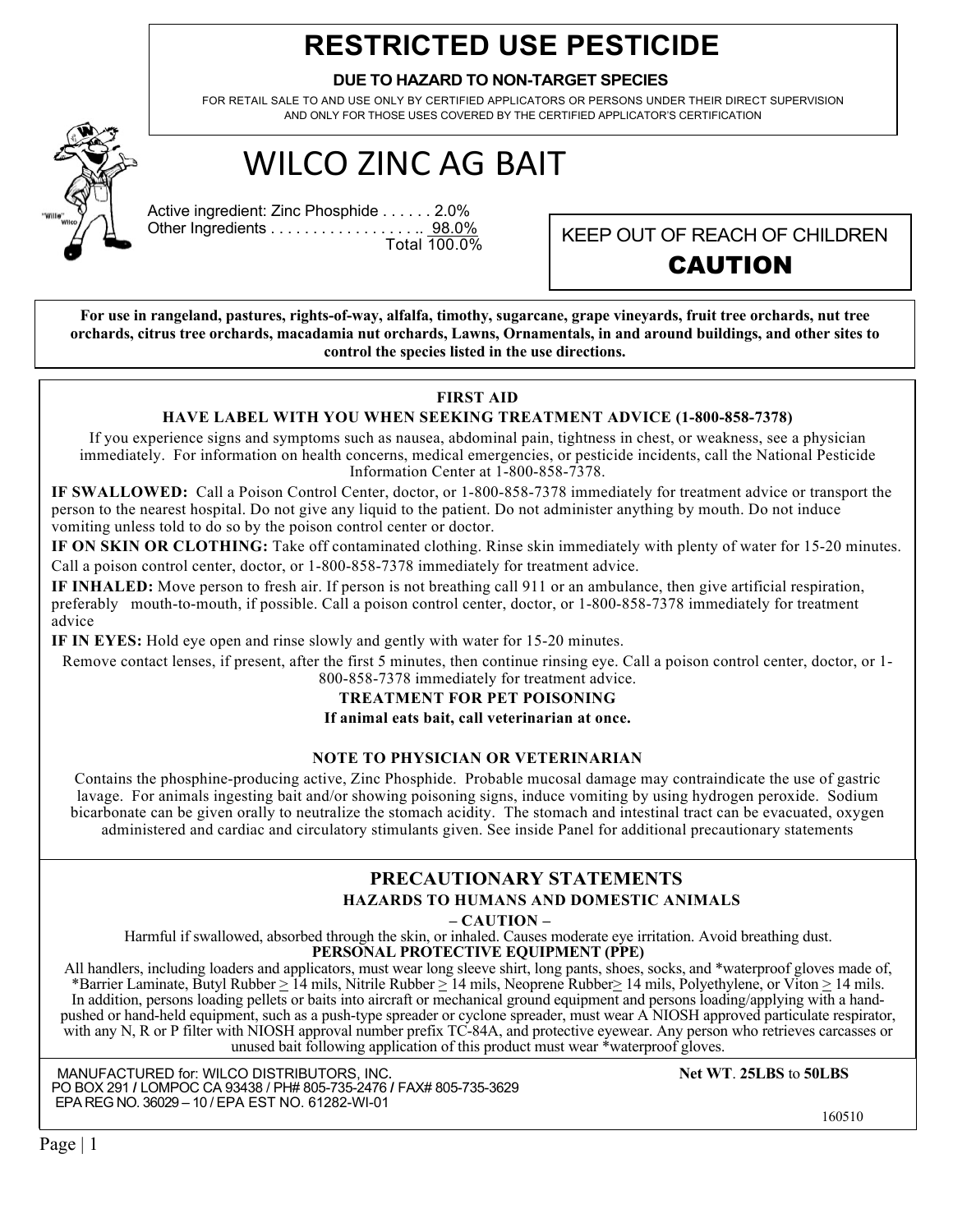#### **User Safety Requirements:**

Follow manufacturer's instructions for cleaning/maintaining PPE. If no such instructions for washables, use detergent and hot water. Keep and wash PPE separately from other laundry. Remove PPE immediately after handling this product. Wash the outside of gloves before removing. As soon as possible, wash hands thoroughly after applying bait and before eating, drinking, chewing gum, using tobacco or using the toilet, and change into clean clothing.

**ENVIRONMENTAL HAZARDS** This product is extremely toxic to birds, fish and other wildlife. Wildlife feeding on treated bait may be killed. Dogs, cats, and other predatory and scavenging mammals and birds might be poisoned if they feed upon animals that have eaten this bait. Do not contaminate water when disposing of equipment wash water or rinsate. Do not apply directly to water.

#### **STORAGE AND DISPOSAL**

#### **Do not contaminate water, food or feed by storage or disposal.**

**PESTICIDE STORAGE:** Store only in original container, in a cool, dry place inaccessible to children and pets. Keep containers closed and away from other chemicals.

**PESTICIDE DISPOSAL:** Pesticide wastes are acutely hazardous. Improper disposal of excess pesticide, spray mixture, or rinsate is a violation of Federal Law. If these wastes cannot be disposed of by use according to label instructions, contact your State Pesticide or Environmental Control Agency, or the Hazardous Waste representative at the nearest EPA Regional Office for guidance.

**CONTAINER HANDLING:** Nonrefillable container. Do not reuse or refill this container. Dispose of empty container by placing in trash, at an approved waste disposal facility or by incineration.

#### **ENDANGERED SPECIES CONSIDERATION**

**Notice:** The use of this product may pose a hazard to Federally designated endangered/ threatened species. It is a Federal offense to use any pesticide in a manner that results in the death of a member of an endangered species. Consult the nearest U.S. Fish and Wildlife Service regional office or the appropriate State Agency for current information on habitats occupied by endangered species. Whooping Crane (Grus americana). Do not use this product in habitats occupied or occasionally visited by whooping cranes during the period from 30 days before the expected arrival of cranes to 30 days after the time of their usual departure.

Black-footed Ferret (Mustela nigripes). Do not use this product within 7 kilometers (4.34 miles) of any prairie dog town to limit risks to the black-footed ferret from exposure to Zinc Phosphide or destruction of its prey base, unless the colony is an isolated black-tailed prairie dog town less than 80 acres in size or an isolated white-tailed prairie dog town less than 200 acres in size, or unless the town had been appropriately surveyed, using methods acceptable to the U.S. Fish and Wildlife Service, and found by the FWS not to be suitable site for ferret reintroductions.

Gray Wolf (Canis lupus) and Grizzly Bear (Ursus actos horribilus). Unless the local U.S. Fish and Wildlife Service office has determined that there are no gray wolves or grizzly bears in the general vicinity of bait applications in Montana and Wyoming, do not apply this product outdoors within occupied habitat of these species.

Attwater's Greater Prairie Chicken (Tympanuchus cupido attwateri). Do not use this product in the present occupied range of the Attwater's Greater Prairie Chicken in the following counties: Aransas, Austin, Brazoria, Colorado, DeWitt, Ft. Bend, Galveston, Goliad, Hams, Refugio, Victoria, Waller, and Wharton (Texas).

Yellow-Shouldered Blackbird (Agelaius xanthomaus) and Puerto Rican Plain Pigeon (Columba inornata wetmorei). This product must not be used in the following areas in Puerto Rico except in tamper-proof bait boxes:

(1) within 6.3 miles (10 kilometers) of Central Aquirre, Lago Cidra, Ceiba, San German

(2) within 9.4 miles (15 kilometers) of La Esperanza, south of Highway 2 from city of Mayaguez to the city of Ponce and all Mona Island

Utah Prairie Dog (Cynomy parvidens). Do not use this product in critical habitat of the Utah Prairie Dog (Utah).

Salt Marsh Harvest Mouse (Reithrodontomys raviventris). Do not use this product in critical habitat within 0.5 miles of salt marsh vegetation and/or brackish water wetlands which are located: 1) near or adjacent to San Pablo Bay and San Francisco Bay, or 2) in the Sacramento River below or adjacent to confluence of the Sacramento River and the San Joaquin River (California)

Morro Bay Kangaroo Rat (Dipodomys heermanni morroensis). Do not use this product in critical habitat within 2.5 miles of Baywood Park which is located on Morro Bay (California)

Giant Kangaroo Rat (Dipodomys ingrens). Follow the Interim Measures for protecting endangered species in the California Endangered Species Bulletin for the following California counties: Fresno, Kern, Kings, Merced, Monterey, San Benito, San Luis Obispo, Santa Barbara and Tulare (California)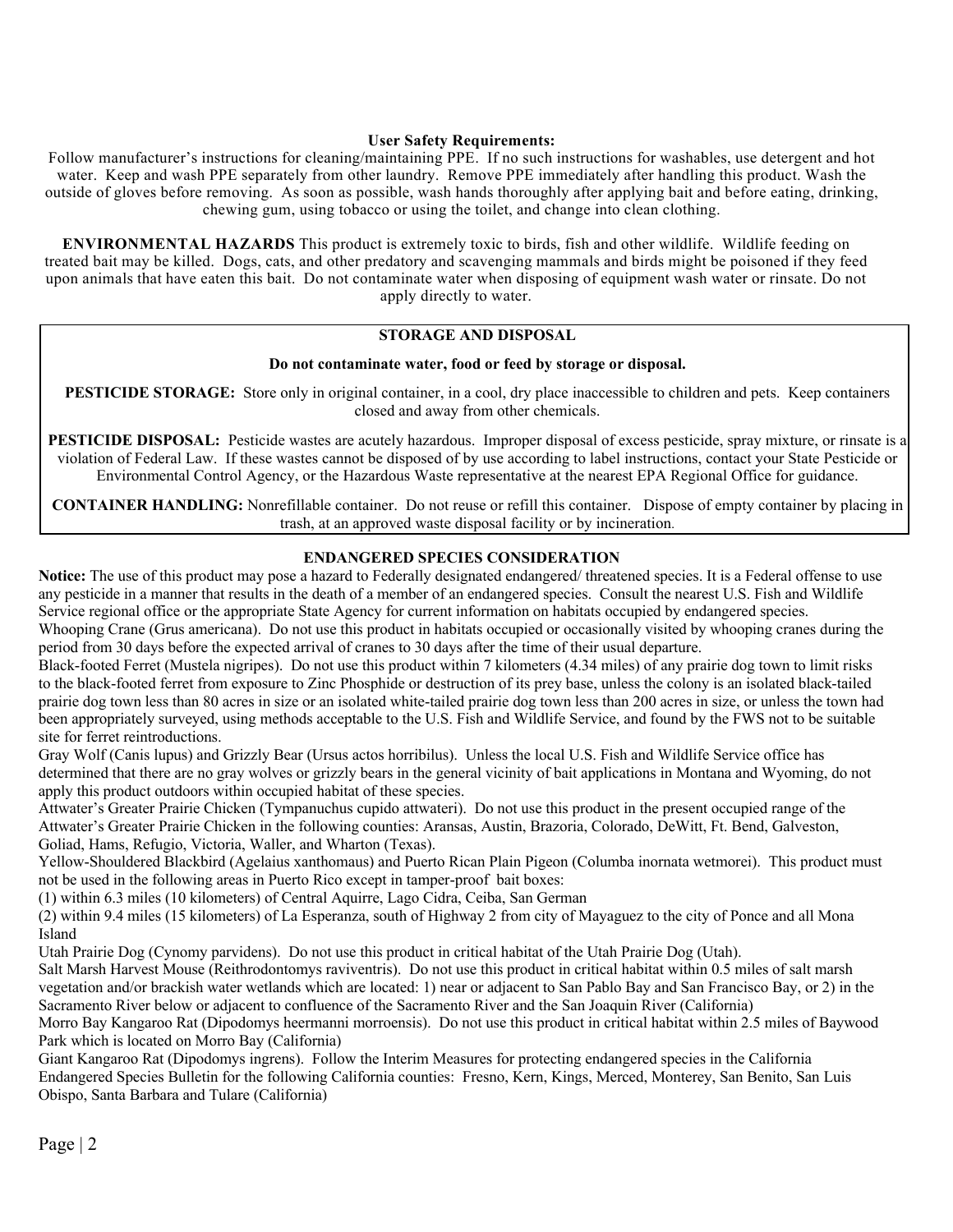Tipton Kangaroo Rat (Dipodomys nitratoides nitratoides). Follow the Interim Measures for protecting endangered species in the California Endangered Species Bulletin for the following California counties: Kern, Kings and Tulare (California) Fresno Kangaroo Rat (Dipodomys nitratoides exilis). Follow the Interim Measures for protecting endangered species in the California Endangered Species Bulletin for the following California counties: Fresno, Kern, Kings, Madera and Merced (California) Stephan's Kangaroo Rat (Dipodomys stephens). Follow the Interim Measures for protecting endangered species in the California Endangered Species Bulletin for the following California counties: San Bernardino, San Diego and Riverside (California) San Bernardino Kangaroo Rat (Dipodomys merriami parvus). Follow the Interim Measures for protecting endangered species in the California Endangered Species Bulletin for the following California counties: San Bernardino and Riverside (California) Northern Idaho Ground Squirrel (Spermophilus brunneus brunneus). Do not use this product within 0.5 miles in critical habitat of the Northern Idaho Ground Squirrel in Adams and Valley counties, Idaho.

# **DIRECTIONS FOR USE**

It is a violation of Federal law to use this product in a manner inconsistent with its labeling.

READ THIS LABEL: Read this entire label and follow all use directions and use precautions. Use only for the sites, pests, and application methods described on this label. For information on this pesticide product (including health concerns, medical emergencies, or pesticide incidents), call the National Pesticide Telecommunications Network at 1-800-858-7378.

**USE RESTRICTIONS FOR ALL APPLICATIONS:** Do not apply this product in a way that will contact workers or other persons, either directly or through drift. Only protected handlers may be in the area during application. Keep all other persons out of the treated area during application. Bait must not be applied on roads.

### **POCKET GOPHERS**

**USE RESTRICTIONS:** For control of plains pocket gophers (Geomys bursarius), southeastern pocket gophers (G. pinetis), yellow-faced pocket gophers (Pappogeomys castanops) and pocket gophers (Thomomys spp.) in residential lawns, industrial and commercial landscaped areas, golf courses, forest areas (not for use in California), parks, nurseries, lawns, Ornamentals, Rangelands, Pastures, Adjacent Non-crop areas, grain fields, forage crops, hay and alfalfa crops, vineyards, orchards, tree plantations and vegetable crops. Bait must be applied directly into pocket gopher's underground burrow systems or into underground tunnels created by burrow-builder machines. Do not apply bait above ground. **HAND BAITING:** Follow the directions indicated below to locate and treat pocket gophers' burrow systems.

**Locating Underground Runways:** Use a specially designed gopher probe, a metal rod, a strong smooth stick, or other suitable implement to probe the ground 10 to 15 inches away from fan-shaped gopher mounds. Begin probing on the flat side of the fan. When the main runway has been entered, the probe will drop about 2 inches due to decreased resistance from soil.

**Applying Bait to Runways:** Using a long-handled spoon or mechanical probe, drop one teaspoon (4 grams) of bait into the main runway at each baited point. Cover the opening with sod, a rock, or soil to exclude light. Take care not to cover bait with soil. Depending upon mound density, make two to five bait placements per burrow system. Recover and bury all spilled bait. Applied in this manner, one pound of bait will treat one to eight acres, depending upon the number of pocket gopher burrow systems present.

**BURROW BUILDER:** Follow manufacturer's instructions for the type of equipment used. Calibrate equipment to drop a teaspoon quantity (4 grams) of bait at 4-5 foot intervals in the artificial burrow made by the machine. Apply at a rate of 2- 3 lbs. of bait per acre (0.04 – 06 lb. ai/A). Pick up and disposal of all spilled bait according.

# **Mice and Voles**

# **GRAPE VINEYARDS**

**USE RESTRICTIONS**: For control of deer mice (*Peromyscus maniculatus*), white-footed mice (*P. leucopus*), Oldfield mice (*P. polionotus*, except for threatened or endangered subspecies), meadow voles, prairie voles and pine voles (*Microtus* spp.), and meadow jumping mice (*Zapus hudsonius*) in grape vineyards. Do not use this product in areas of Alabama and Florida that are occupied by threatened or endangered subspecies of the Oldfield mouse. Only apply post-harvest or during dormancy. Do not graze animals in treated areas. Do not apply by air.

**BROADCAST BAITING**: Broadcast bait evenly on the ground between the rows by cyclone seeder or by hand.

Page | 3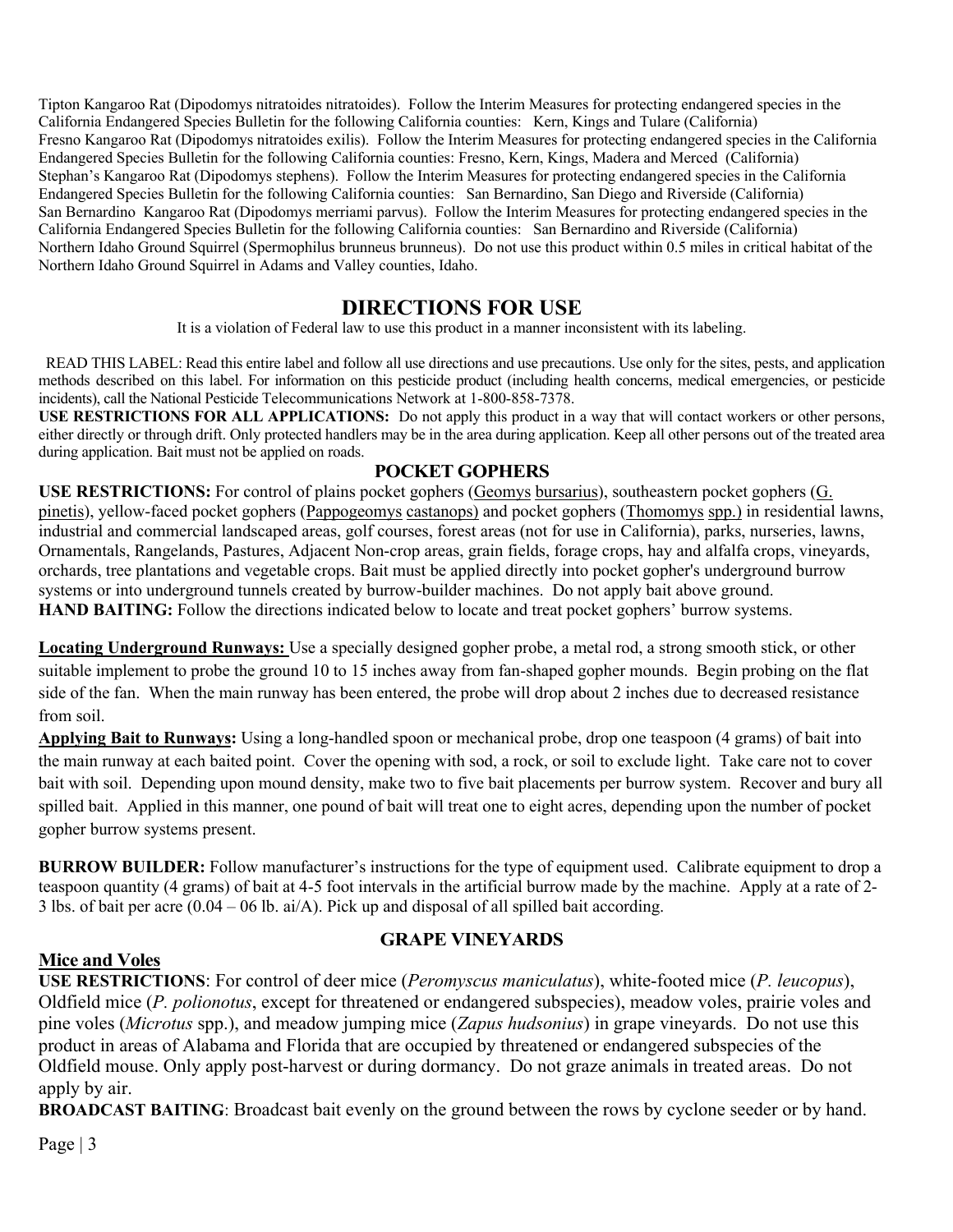Wear waterproof gloves during hand-broadcast operations. Apply bait at a rate of 6-10 lbs. per acre (0.12-0.2 lb.  $ai/A$ ).

# **GROUND SQUIRRELS**

**USE RESTRICTIONS:** For control of California ground squirrels (Spermophilus beecheyi), Columbian (Spermophilus columbianus), and Richardson's ground squirrels (S. richardii) in grape vineyards.

**PREBAITING (Mandatory):** Prebait with untreated wheat to enhance acceptance by

California, Columbian and Richardson's ground squirrels. Apply the Prebait at 6 lbs. per acre 1-2 days prior to using Wilco Zinc Ag Bait.

**BROADCAST BAITING:** Broadcast bait evenly on the ground between the rows by cyclone seeder or by hand. Wear rubber gloves during hand-broadcast operations. Apply bait at a rate of 6-10 lbs. per acre (0.12-0.2 lb. ai/A). Do not apply by air.

# **NURSERY STOCK ORNAMENTAL AND NON-BEARING FRUIT TREES**

# **Voles**

**USE RESTRICTIONS:** For control of meadow voles, prairie voles, pine voles, California voles, Oregon voles, Montane voles, and Townsend's voles (*Microtus spp*.) in nursery stock, and conifer/Christmas tree, poplar/cottonwood, ornamental, and non-bearing fruit tree plantations. Only apply post-harvest or during dormancy. Do not apply by air.

# **PREBAITING: None**

**BROADCASTING BAITING**: Under infested nursery stock, conifer/Christmas trees, poplar/cottonwood trees, ornamental trees, or non-bearing fruit trees, broadcast bait evenly by cyclone seeder or by hand. Concentrate in areas with the heaviest vegetative cover. Do not broadcast on bare ground. Apply at a rate of 6-10 lbs. per acre  $(0.12 - 0.2$  lb. ai/A).

**HAND BAITING**: Near the base of infested nursery stock, conifer/Christmas trees, poplar/cottonwood trees, ornamental trees, or non-bearing fruit trees, place teaspoonful quantities (4 grams) of bait at 2-4 locations, either on surface trails or at the mouth of holes leading to underground burrow systems. When practical cover bait artificially (e.g., mats, boards) or by pulling overhanging grass over bait.

# **ORCHARDS, GROVES & NUT TREE ORCHARDS (DORMANT)**

# **Voles**

**USE RESTRICTIONS:** For control of Meadow, Prairie, Pine, California, Oregon, Montane, and Townsend's Voles and White-footed Mouse in pome fruit (apple, pear) and stone fruit (peach, cherry, apricot, plum, prune, nectarine) and nut tree orchards (almonds, walnuts, pistachios, pecans, filberts). Apply only after fall harvest (including drops), before new spring growth and when no rain or snow is expected for three consecutive days. Do not graze animals in the treated areas.

# **HAND BAITING:**

Place bait near bases of each infested tree at 2-4 locations, either on surface trails or at mouth of holes leading to underground burrow systems. When practical cover bait artificially (e.g., mats, boards) or by pulling overhanging grass over bait. Do not allow bait to be exposed on bare ground. Do not disturb the runway system.

**Rate:** Teaspoon amount (4 grams) per placement, 2 - 3 lb./A (0.04 - 0.06 lb. ai/A)

# **TRAILBUILDER:**

Set equipment to drop one teaspoon quantity of bait (4 grams) at 4-5 foot intervals in the artificial trail, made by the machine, just inside the drop line on both side of the trees.

**Rate:** 2 - 3 lb./A (0.04 - 0.06 lb. ai/A

# **GROUND BROADCAST:**

Broadcast evenly by cyclone seeder or by hand. Concentrate in areas with heaviest vegetative cover. Do not broadcast on bare ground.

**Rate:** 6 - 10 lb./A (0.12 - 0.2 lb. ai/A)

**AERIAL BROADCAST: Rate:** 6 - 10 lb./A (0.12 - 0.2 lb. ai/A), Do not broadcast on bare ground.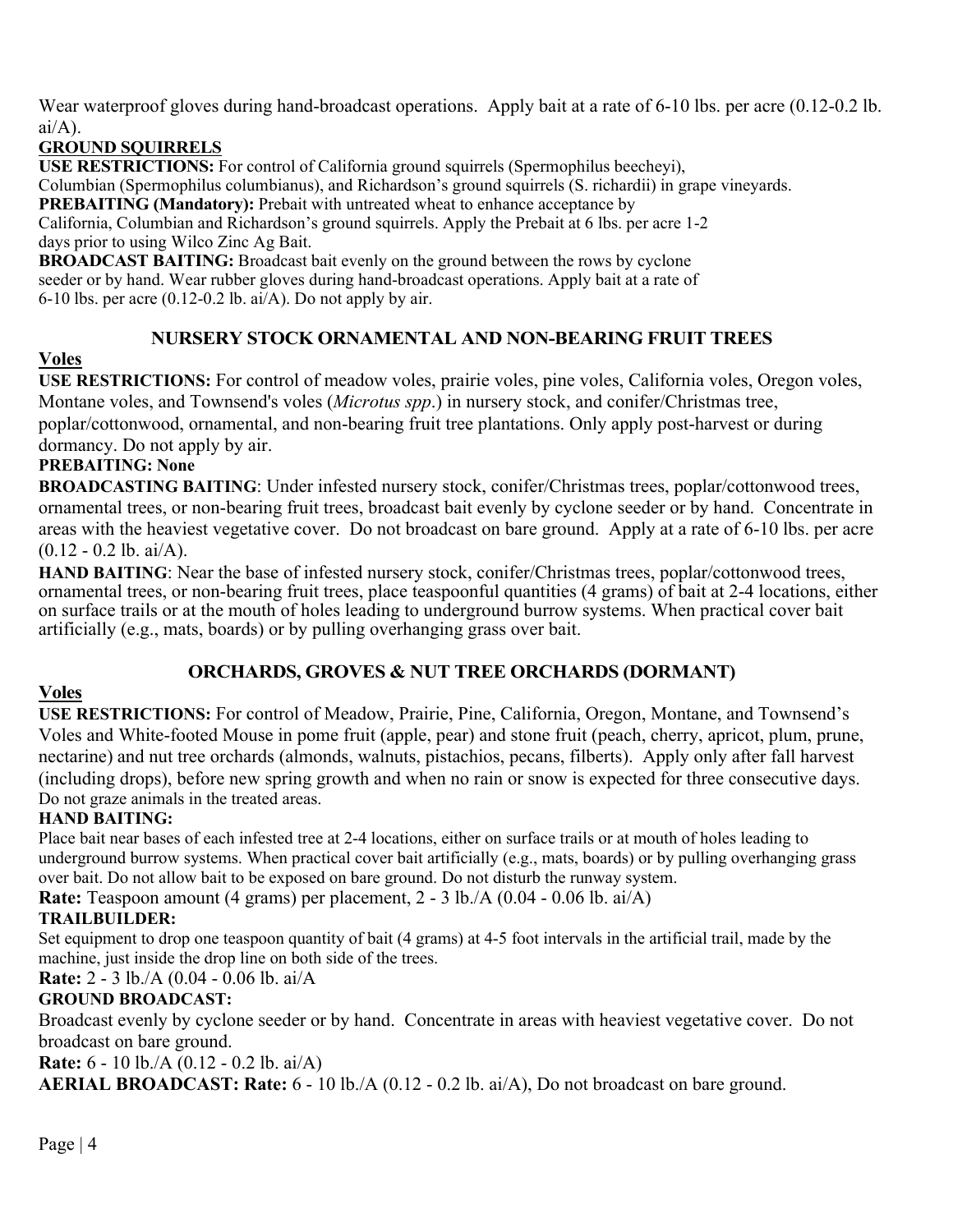# **Ground Squirrels**

**USE RESTRICTIONS:** For control of California ground squirrels (*Spermophilus beecheyi*), Columbian (*Spermophilus columbianus*), and Richardson's (*S.richardsonii*) ground squirrels in pome fruit (apple, pear) and stone fruit (peach, cherry, apricot, plum, prune, nectarine) and nut tree orchards (almonds, walnuts, pistachios, pecans, filberts). Apply only after harvest (including drops) before new spring growth and when no rain or snow is expected for three consecutive days. Do not broadcast over non-orchard/non-grove crops. Do not graze animals on treated areas.

**PREBAITING:** To increase acceptance of treated bait by California ground squirrels, prebait with one teaspoon untreated wheat around each active burrow 2-3 days prior to using toxic bait.

**HANDBAITING:** Apply one teaspoon (4 grams) of bait on the ground near active burrows.

**BAITING:** Treat only once during treatment period. Broadcast bait using hand or ground-driven dispensing devices not to exceed 6 lbs. per acre (0.12 lb. ai/A). Dispose of excess bait from application equipment according to "Pesticide Disposal" instructions (can be used year-round to treat California Ground Squirrels in citrus groves, for use in California only). **RANGELAND, PASTURE, AND ADJACENT NON-CROP AREAS**

#### **Prairie Dogs USE RESTRICTIONS**

This product may only be used to control black-tailed prairie dogs (Cynomys ludovicianus) and white-tailed prairie dogs (C. leucurus) on rangelands and pasturelands in the States of Arizona, Colorado, Kansas, Montana, Nebraska, New Mexico, North Dakota, Oklahoma, South Dakota, Texas, Utah and Wyoming during the period from July of one year to February of the next year. Only one application within this period is permitted in Kansas, Montana, Nebraska, North Dakota, Wyoming and South Dakota. Do not exceed the application rate. Apply only to rangeland with less than 50% ground cover.

**PREBAITING (Mandatory):** To condition the prairie dogs to accept the grain used in this product readily, prebait each active mound to be treated with a teaspoon amount (4 grams or 0.14 oz) of untreated oats prior to application of toxic bait. Do not apply this product unless the prairie dogs have consumed the prebait. **OBSERVATIONS FOR NONTARGET SPECIES** 

Before applying toxic bait, determine the potential for exposing nontarget organisms. Applicators must conduct daily observations prior to applying toxic bait. Do not apply this product if nontarget species are observed to be feeding on bait.

# **BAIT APPLICATION**

**HAND BAIT APPLICATION ONLY:** Using a utility spoon or calibrated, hand-operated, mechanical bait dispenser, apply a teaspoon (4 grams or 0.14oz) of bait per placement, over a six-inch diameter circle on the edge of the mound near the opening of only active prairie dog burrows.

**FOLLOW-UP:** Wearing waterproof gloves collect and properly dispose of all dead, exposed animals and leftover bait that cannot be used according to label directions according to the "Pesticide Disposal" section.

# **KANGAROO RATS**

**USE RESTRICTIONS:** For control of the Ord's kangaroo rat (*Dipodomys ordii*), Banner-tailed kangaroo rat (*D. Spectabilis)* and Merriam's kangaroo rat (*D. Merriami*) in rangeland vegetation and pastures. **HAND BAITING:** Place one tablespoon (12 grams) of bait at 2 locations on opposite sides of mounds. Place bait in feeding runs within 3 feet of active burrow entrances.

# **GROUND SQUIRRELS**

**USE RESTRICTIONS:** For control of California ground squirrels (*Spermophilus beecheyi*), Columbian (*Spermophilus columbianus*), and Richardson's ground squirrels (*S. richardii*) in rangelands, pastures and adjacent non-crop areas. Product must not be applied on roads, near residential areas, over water or where plants are grown for food or feed.

**PREBAITING (Mandatory):** Prebait with untreated wheat to enhance acceptance by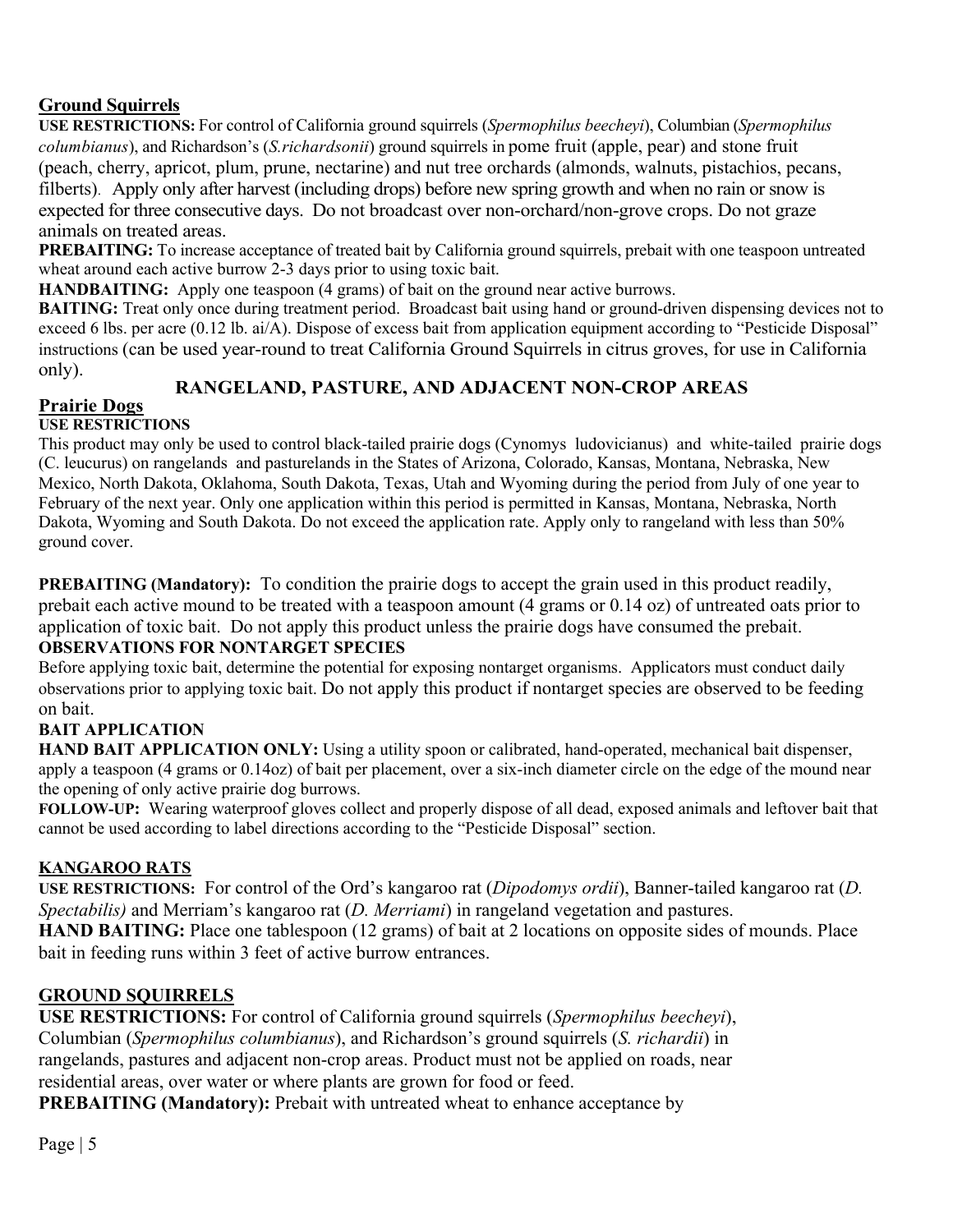California, Columbian and Richardson's ground squirrels. Apply the Prebait at 6 lbs. per acre 1-2 days prior to using Wilco Zinc Ag Bait.

**HAND BAITING:** Apply 4 grams (one teaspoon) of bait on the ground near active burrows. **BAITING:** Treat once during treatment period. Broadcast bait using hand or ground-driven dispensing devices not to exceed 6 lbs. per acre (0.12 lb. ai/A). Dispose of excess bait from application equipment by burial.

# **NONCROP RIGHTS-OF-WAY NEXT TO CANAL AND DITCH BANKS AND OTHER BORDERS GROUND SQUIRRELS**

**USE RESTRICTIONS:** For control of California ground squirrels (*Spermophilus beecheyi*), Columbian (*Spermophilus columbianus*), and Richardson's (*S.richardsonii*) ground squirrels in: NONCROP RIGHTS-OF-WAY NEXT TO CANAL AND DITCH BANKS AND OTHER BORDERS during late spring and summer. Do Not apply on roads, near residential areas, over water, or where plants are grown for food or feed. Consult local, state and federal game authorities before use to ensure this product is used in accordance with regulations.

**PREBAITING (Strongly Recommended):** Prebaiting with 6 lbs. of untreated wheat per acre (0.12 lb. ai/A) one or two days prior to using toxic bait is likely to enhance bait acceptance by ground squirrels.

**HANDBAITING:** Apply one teaspoon (4 grams) of bait on the ground near active burrows.

**BAITING:** Treat only once during treatment period. Broadcast bait using hand or ground-driven dispensing devices not to exceed 6 lbs. per acre (0.12 lb. ai/A). Dispose of excess bait from application equipment according to "Pesticide Disposal" instructions.

# **ALFALFA, TIMOTHY, & TIMOTHY/ALFALFA MIXTURES**

# **VOLES**

**USE RESTRICTIONS**: For control of meadow voles long-tailed voles, California voles, Oregon voles, Montane voles and Townsend's voles (*Microtus spp.*) in alfalfa, timothy and timothy/alfalfa mixtures. Do not apply to actively growing timothy or timothy/alfalfa mixtures. All applications must occur shortly after a cutting of the hay, and/or prior to the next growth's attaining a length of 2 inches. This use is restricted to Montana, California, Idaho, Oregon and Washington.

**BROADCAST BAITING:** This product may be broadcast by air or ground-driven dispensing devices. Apply at a rate of up to 10 lbs. per acre (0.2 lb. ai/A). For voles, make two applications per year separated by a minimum interval of 25 days. A maximum of 20 lbs. per acre (0.4 lb. ai/A) may be applied per year. Do not apply by air when wind velocity exceeds 10 mph. Do not apply in piles or permit piles to be formed by equipment.

**BAIT STATIONS:** Place bait in bait stations that are resistant to tampering by dogs and children under six years of age. Place at least 4 ounces of bait per station. A maximum of 20 lbs. (0.4 lb. ai/A) per acre may be applied annually.

# **VOLES**

# **TIMOTHY PRODUCED FOR SEED**

**USE RESTRICTIONS**: For control of meadow voles, long-tailed voles, California voles, Oregon voles, Montane voles, and Townsend's voles (*Microtus spp.*) in timothy during the non-growing season. Do not apply by air. Do not apply to actively growing timothy or timothy/alfalfa or timothy/clover mixtures. A minimum of 158 days must pass between an application Wilco Zinc Ag Bait and any livestock foraging activity. This use is restricted to Idaho, Oregon and the state of Washington. Do not graze animals in treated areas.

**BROADCAST BAITING**: This product may be broadcast by hand, cyclone seeder, or ground-driven dispensing devices at rates of up to 10 lbs. (0.2 lb. active ingredient) per acre during crop dormancy. A maximum of 20 lbs. per acre (0.4 lb. ai/A) may be applied annually.

# **BUSHBERRIES AND CANEBERRIES**

#### **VOLES**

**USE RESTRICTIONS**: For control of meadow voles, prairie voles, and pine voles (*Microtus spp.*) in bushberries (highbush and lowbush blueberries, currants, elderberries, gooseberries and huckleberries) and in caneberries (blackberries, red raspberries, black raspberries, loganberries, and cultivars or hybrids of these caneberries). Only apply this product in the dormant season: after final harvest and not later than the beginning of leaf emergence in the spring. Do not apply when ground is snow covered. Do not apply by air. Minimum preharvest interval is 70 days.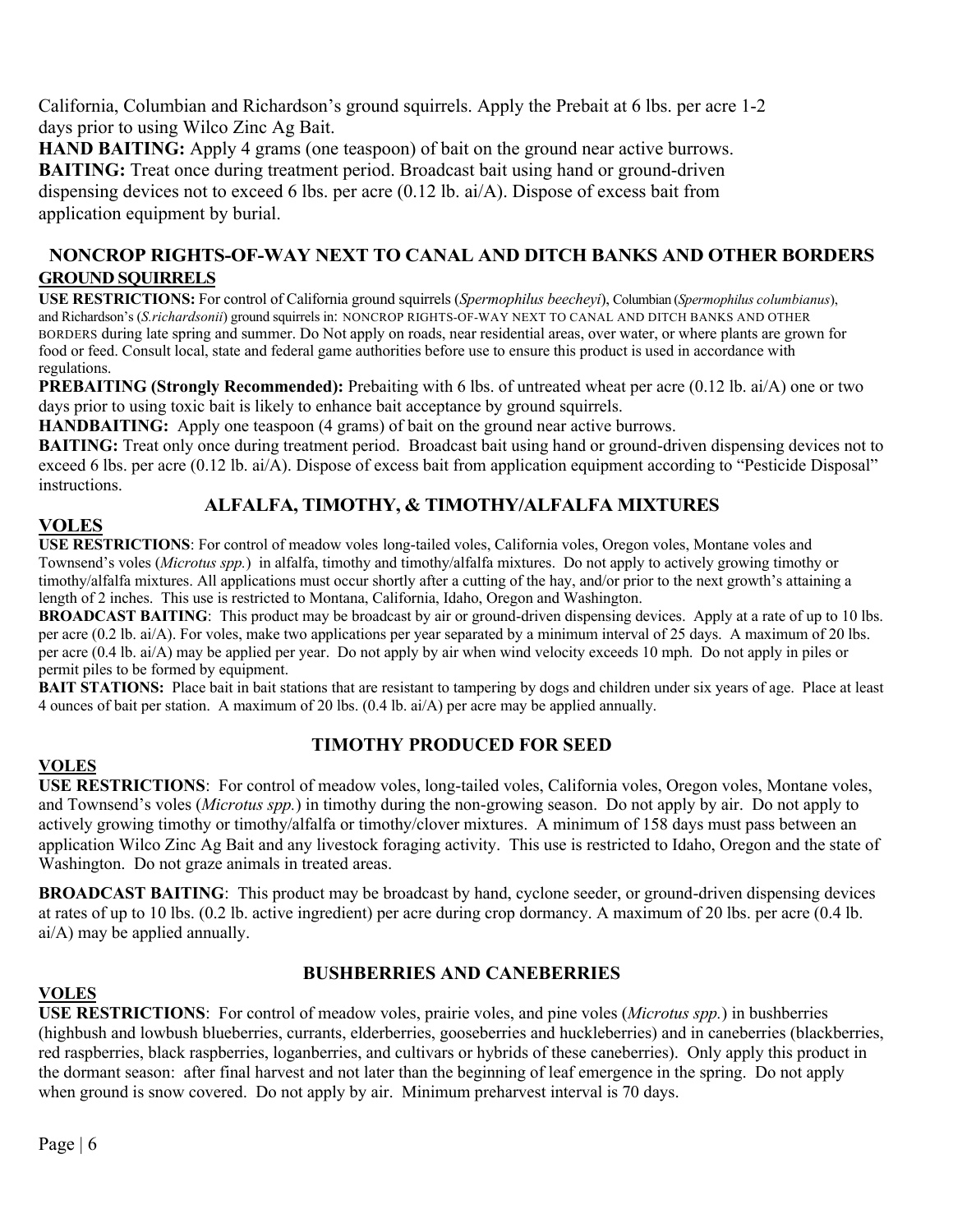**BROADCAST BAITING:** This product may be broadcast by cyclone seeder, or by hand. When applying by hand, throw tablespoon amounts (12 grams) into heavy cover along bushes, rocky outcrops, and fence lines. Make up to 2 applications at a minimum interval of 21 days, at the rate of 6 to 10 lbs. per acre  $(0.12-0.2 \text{ lb. ai/A})$  per application. Maximum application per growing season is 20 lbs. per acre (0.4 lb. ai/A).

# **BERRY PRODUCTION AREAS**

# **GROUND SQUIRRELS**

**USE RESTRICTIONS:** For control of California ground squirrels (*Spermophilus beecheyi*), Columbian (*Spermophilus columbianus*), and Richardson's ground squirrels (S. richardii)

Apply only underground or in tamper resistant bait stations. Only apply bait after harvest and while crop is in a nonbearing phase. **PREBAITING (Mandatory):** Prebait with untreated wheat to enhance acceptance by

California, Columbian and Richardson's ground squirrels. Apply the Prebait at 6 lbs. per acre 1-2 days prior to using Wilco Zinc Ag Bait.

**BAITING:** Apply only underground or in bait stations. Apply bait at a rate of up to 6 lbs. per acre (0.12 lb. ai/A per acre). A second application may be made within 25 days if required. The maximum application rate per year is 12 lbs. per acre (0.24 lb. ai/A). Apply post-harvest or during dormancy.

# **BARLEY**

### **VOLES**

**USE RESTRICTIONS**: For control of meadow voles, long-tailed voles, California voles, Oregon voles, Montane voles, and Townsend's voles (*Microtus spp.*) in growing-season and preplant applications in barley. Do not apply this product to barley within 50 days of harvest. This use is restricted to Montana, Idaho, Oregon and Washington. Do not graze animals in treated areas.

**BROADCAST BAITING**: This product may be broadcast by air or ground-driven dispensing devices. Apply bait at a rate up to 6 lbs. (0.12 lb. active ingredient) per acre. A second bait application may be made after a minimum interval of 25 days. A maximum of 12 lbs. (0.24 lb. active ingredient) per acre may be applied per year. All applications must be made prior to the boot stage.

# **GROUND SQUIRRELS**

**USE RESTRICTIONS:** For control of California ground squirrels (*Spermophilus beecheyi*), Columbian (*Spermophilus columbianus*), and Richardson's ground squirrels (*S. richardii*) in barley.

**PREBAITING (Mandatory):** Prebait with untreated wheat to enhance acceptance by California, Columbian and Richardson's ground squirrels. Apply the Prebait at 6 lbs. per acre 1-2 days prior to using Wilco Zinc Ag Bait.

**BAITING:** Apply only underground or in bait stations. Apply bait at a rate of up to 6 lbs. per acre (0.12 lb. ai/A per acre). A second application may be made within 25 days if required. The maximum application rate per year is 12 lbs. per acre (0.24 lb. ai/A). Apply post-harvest or during dormancy.

# **WHEAT**

# **VOLES**

**USE RESTRICTIONS**: For control of meadow voles, long-tailed voles, California voles, Oregon voles, Montane voles, and Townsend's voles (*Microtus spp.*) in growing-season and preplant applications in wheat. Do not apply this product to wheat within 50 days of harvest. This use is restricted to Montana, Idaho, Oregon and the state of Washington. Do not graze animals in treated areas.

**BROADCAST BAITING**: This product may be broadcast by air or ground-driven dispensing devices. Apply bait at a rate of up to 6 lbs. per acre (0.12 lb. ai/A) per acre. A second application may be made with a minimum interval of 25 days. The maximum application rate per year is 12 lbs. per acre (0.24 lb. ai/A) per acre.

. The maximum application rate per year is 12 lbs. per acre  $(0.24 \text{ lb. ai/A})$  per acre.

# **GROUND SQUIRRELS**

Page | 7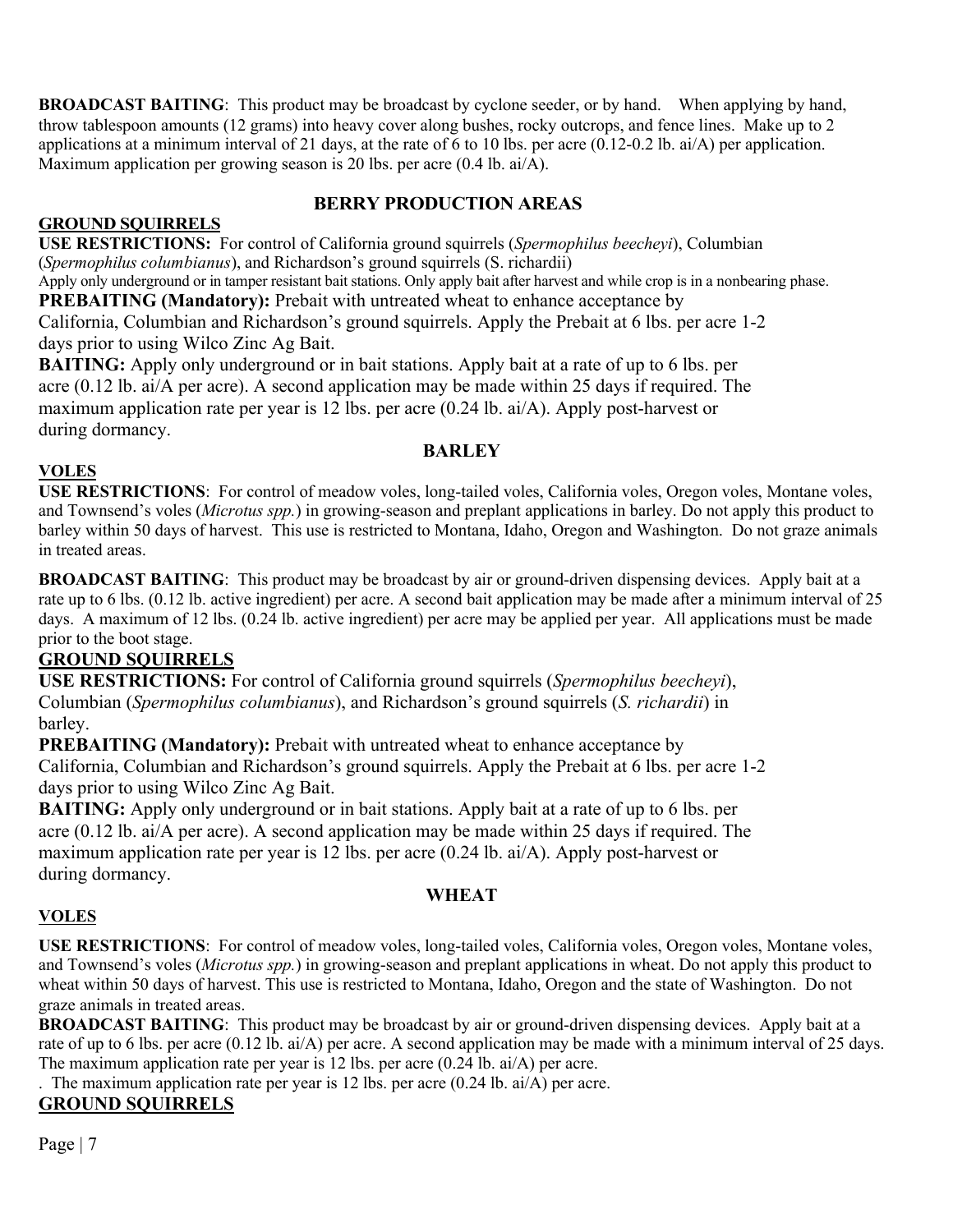**USE RESTRICTIONS:** For control of California ground squirrels (*Spermophilus beecheyi*), Columbian (*Spermophilus columbianus*), and Richardson's ground squirrels (*S. richardii*) in Wheat.

**PREBAITING (Mandatory):** Prebait with untreated wheat to enhance acceptance by California, Columbian and Richardson's ground squirrels. Apply the Prebait at 6 lbs. per acre 1-2 days prior to using Wilco Zinc Ag Bait.

**BROADCAST BAITING:** This product may be broadcast by air or ground-driven dispensing devices. Apply bait at a rate of up to 6 lbs. per acre (0.12 lb. ai/A per acre). A second application may be made within 25 days if required. The maximum application rate per year is 12 lbs. per acre (0.24 lb. ai/A).

### **BEANS (DRY)**

### **VOLES**

**USE RESTRICTIONS**: For control of prairie voles (*Microtus ochrogaste*r), meadow voles (*M. pennsylvanicus*), house mice (*Mus musculus*); deer mice (*Peromyscus maniculatus*), white-footed mice (*P. leucopus*), and Ord's kangaroo rats (*Dipodomys ordii*), in dry beans during the growing season. Do not apply by air. Do not apply this product to dry beans within 30 days of harvest. This use is restricted to Idaho, Oregon and Washington.

**BROADCAST BAITING:** This product may be broadcast by hand or ground-driven dispensing devices at a rate of 6 lbs. (0.12 lb. active) per acre. No more than one application per growing season is permitted.

# **SUGAR BEETS**

### **VOLES**

**USE RESTRICTIONS**: For control of meadow voles, long-tailed voles, California voles, Oregon voles, Montane voles and Townsend's voles (*Microtus spp.*) in growing-season and

preplant applications in sugar beets. Do not apply this product to sugar beets within 30 days of harvest. This use is restricted to Idaho, Oregon and Washington.

**BROADCAST BAITING**: This product may be broadcast by air or ground-driven dispensing devices. Apply bait at rates up to 10 lbs. per acre (0.2 lbs. ai/A) at planting. A second application may be made at the same rate. The maximum annual application rate is 20 lbs. per year (0.4 lb. ai/A).

# **POTATOES**

# **VOLES**

**USE RESTRICTIONS**: For control of meadow voles, long-tailed voles, California voles, Oregon voles, Montane voles, and Townsend's voles (*Microtus spp.*) in growing-season and pre-plant applications in potatoes. Do not apply this product to potatoes within 30 days of harvest. This use is restricted to Idaho, Oregon and Washington.

**BROADCAST BAITING**: This product may be broadcast by air or ground-driven dispensing devices. Apply bait once at a rate up to 10 lbs. per acre (0.2 lb. ai/A), or make two separate applications at rates of up to 5 lbs. per acre (0.1 lb. ai/A). The maximum annual application rate is 10 lbs. per acre (0.2 lb. ai/A).

#### **AIRPORT GRASSES**

# **VOLES**

**USE RESTRICTIONS:** Use this product to reduce potential air-strikes with birds feeding on voles (*Microtus spp*) on grassy areas at airfields. All applications must occur within one to three days after cutting the grass. Do not apply to grass longer than 7.5 inches tall. Do not apply to bare ground or to any paved areas. Do not use grass as feed or forage for livestock.

**BROADCAST BAITING:** This product may be broadcast by ground driven devices only. Apply Wilco Zinc Ag Bait at a rate of up to 10 pounds (0.2 lb. ai/A) per acre. A second application may be made after a minimum interval of 30 days. The  $2<sup>nd</sup>$  application must follow the mowing and grass length use restriction above. A maximum of 20 pounds (0.4 lb. ai/A) may be applied per year.

Page | 8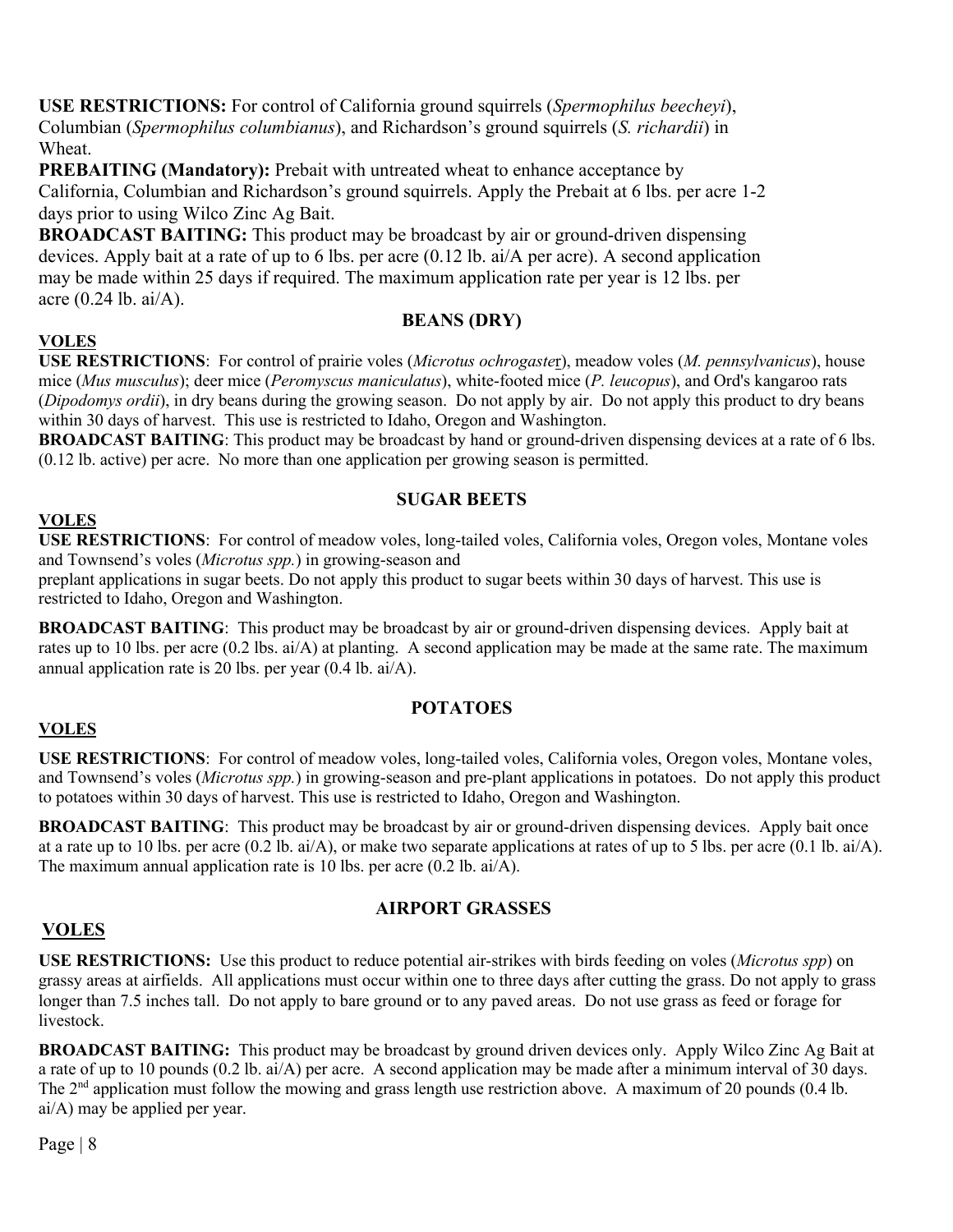# **CUCURBITS, REDUCED TILLAGE AND NO-TILL CORN**

# **VOLES, DEER MICE, WHITE FOOTED MICE, KANGAROO RATS, and COTTON RATS**

**USE RESTRICTIONS**: For control of prairie voles (*Microtus ochrogaster*), meadow voles (*M. pennsylvanicus*), house mice (*Mus musculus*), deer mice (*Peromyscus maniculatus*) white-footed mice (*P. leucopus*), Ord's kangaroo rats (*Dipodomys ordii*), banner-tailed kangaroo rats (*D. spectabilis*), Merriam's kangaroo rats (*D. merriami*), and cotton rats (*Sigmodon hispidus*) in reduced tillage and no-till corn and in cucurbits, including and limited to chayote, Chinese wax gourd, citron melon, cucumber, gherkin, edible gourd, *Momordica spp.*, muskmelon, pumpkin, squash [summer and winter], and watermelon. Only in-furrow treatments are permitted for these crops. Do not broadcast bait. Do not apply this product within the occupied habitats of the endangered species or subspecies of kangaroo rats.

**IN-FURROW APPLICATION ONLY**: Equipment designed for in-furrow treatments must be used to apply this product in cucurbits, reduced tillage and no-till corn. Make one application pre-planting, or at-planting, at a rate of 4 to 6 lbs. of bait per acre (0.08-0.12 lb./A). Collect and remove excessive quantities of bait deposited on surface soil or crop residues during spills or equipment malfunctions. **CALIBRATION / ROW**

| CALIBRATION / ROW |                 |                   |                   |
|-------------------|-----------------|-------------------|-------------------|
| Row spaces        | 4 lbs./A Rate   | $5$ lbs. / A rate | $6$ lbs. / A rate |
| Inches            | oz. Per 1000 ft | oz. Per 1000 ft   | oz. Per 1000 ft   |
|                   |                 |                   |                   |
|                   |                 |                   |                   |
|                   |                 |                   |                   |
| 20                | 2.5             | 3.1               | 3.7               |
|                   |                 |                   |                   |
| 30                | 3.7             | 4.6               | 5.5               |
|                   |                 |                   |                   |
| 36                | 4.4             | 5.5               | 6.6               |
|                   |                 |                   |                   |
| 38                | 4.7             | 5.8               | 6.9               |
|                   |                 |                   |                   |
|                   |                 |                   |                   |

#### **LAWNS, ORNAMENTALS, GOLF COURSES, PARKS AND NURSERIES**

#### **GROUND SQUIRRELS AND VOLES**

**USE RESTRICTIONS**: For control of meadow voles, prairie voles, pine voles, California voles, long-tailed voles, Oregon voles, Montane voles and Townsend's voles (Microtus spp.), Columbian ground squirrels (Spermophilus columbianus), Richardson's ground squirrels (S. richardsonii), thirteen-lined ground squirrels (S. tridecemlineatus), and California ground squirrels (S. beecheyi) in lawns, ornamentals, golf courses, parks, and nurseries. Bait must not be applied on roads, over water or where plants are grown for food or feed.

**PREBAITING:** (Strongly Recommended): For ground squirrels only, prebait by placing one teaspoon (4 grams) of untreated wheat around each active burrow opening or in each active runway 2 or 3 days prior to using toxic bait to enhance acceptance by ground squirrels or voles.

**HAND BAITING:** For ground squirrels, place 4 grams (one teaspoon) of bait around each active burrow opening or in each active runway. For voles, place teaspoonful quantities (4 grams) of bait, either on surface trails or at the mouth of holes leading to underground burrow systems. Cover bait artificially (e.g., mats, boards) or by pulling overhanging grass over bait. Allow bait to fall through to the ground surface but do not apply bait to bare ground. Do not place bait in heaps or piles.

**BAIT STATIONS:** Place bait in tamper-resistance bait stations if children, pets, or nontarget mammals or birds may access the bait.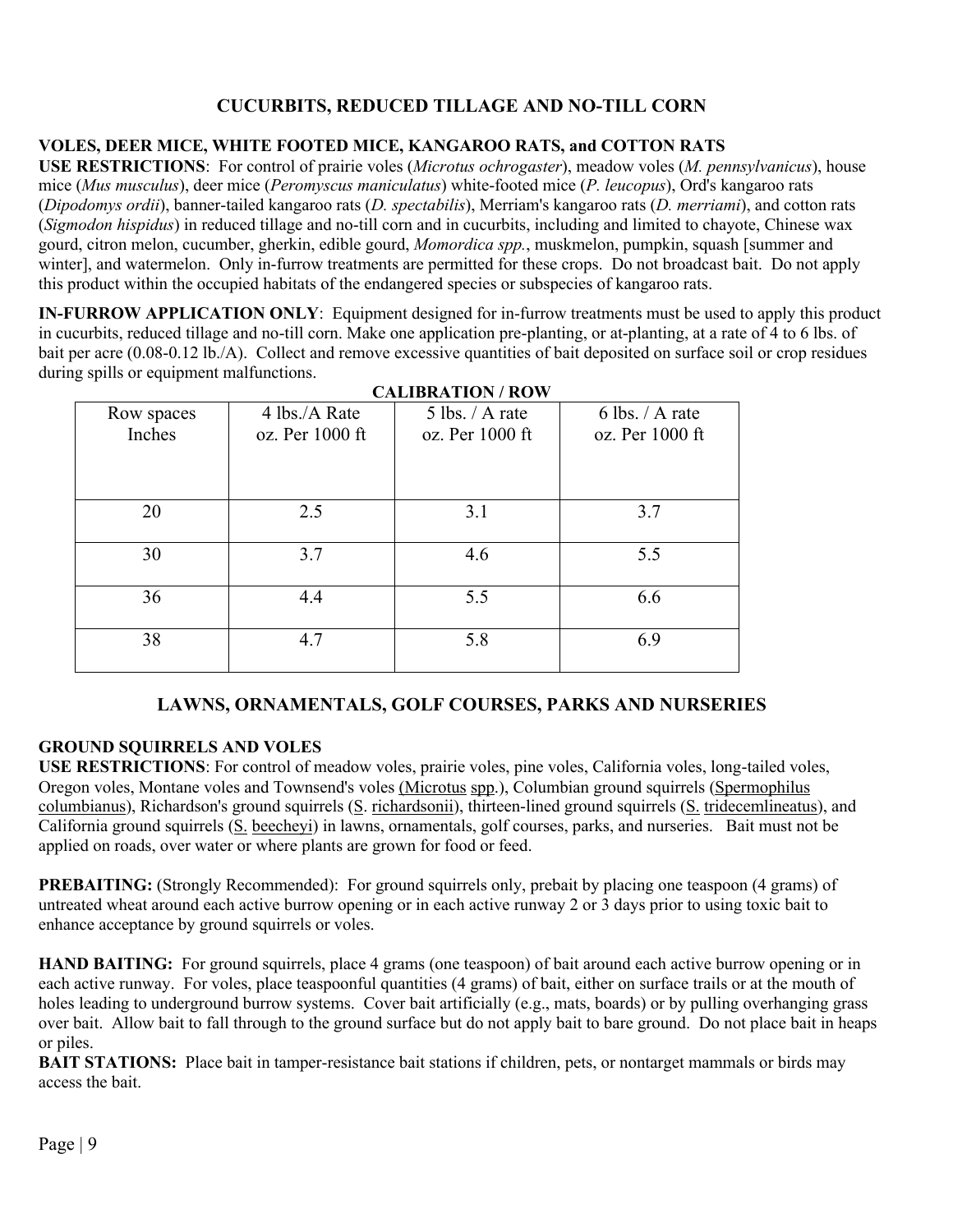#### **SUGARCANE**

# **RATS**

**USE RESTRICTIONS:** For control of Polynesian rats (*Rattus exulans*), Norway rats (*R. norvegicus*), roof (*R. rattus*), rice rats (*Oryzomys palustris*), Florida water rats (*Neofiber alleni*), and cotton rats (*Sigmodon hispidus*) in sugarcane fields. Do not graze animals in treated areas.

**PREBAITING (Strongly Recommended):** Prebaiting with three pounds of untreated wheat per acre one or two weeks prior to using toxic bait may enhance bait acceptance by rats.

**BAITING:** Broadcast bait by aircraft, ground-driven devices, or by hand at the rate of 5 lbs. of bait per acre (0.1 lb. ai/A). For a **36**-month cycle crop, the maximum number of applications is **4** per crop or 20 lbs. per acre (0.4 lb. ai/A) per crop, and the preharvest interval (PHI) is 30 days. For a **24**-month cycle crop, the maximum number of applications is **4** per crop or 20 lbs. per acre (0.4 lb. ai/A) per crop, and the PHI is **90** days. For a **12**-month cycle crop, the maximum number of application is **2** per crop or 10 lbs. per acre (0.2 lb. ai/A) per crop, and the PHI is **90** days. For all crop cycles, the retreatment interval is **30** days.

# **USES ASSOCIATED WITH BUILDINGS AND STRUCTURES TO CONTROL**

# **NORWAY RATS, ROOF RATS, AND HOUSE MICE**

**IMPORTANT:** Do not expose children, pets or other non-target animals to rodenticides.

To help to prevent accidents:

- 1. Store product not in use in a location out of reach of children and pets.
- 2. Apply bait in locations out of reach of children, pets, domestic animals and non-target wildlife, or in tamper-resistant bait stations. These stations must be resistant to destruction by dogs and by children under six years of age, and must be used in a manner that prevents such children from reaching into bait compartments and obtaining bait. If bait can be shaken from bait stations when they are lifted, units must be secured or otherwise immobilized. Even stronger bait stations are needed in areas open to hoofed livestock, raccoons, bears, or other potentially destructive animals, or in areas prone to vandalism.
- 3. Dispose of product container, and unused, spoiled, and unconsumed bait as specified on this label.

Bait stations are mandatory for outdoor, above-ground use. Tamper-resistant bait stations must be used if children, pets, non-target mammals, or birds may access the bait.

# **USE RESTRICTIONS:**

#### *In and Around Buildings and Structures*

This product may only be used to control Norway rats, roof rats and house mice in and within 100 feet of man-made structures constructed in a manner so as to be vulnerable to commensal rodent invasions and/or to harboring or attracting rodent infestations. Examples of such structures include homes and other permanent or temporary residences, food processing facilities, industrial and commercial buildings, trash receptacles, agricultural and public buildings, transport vehicles (ships, trains, aircraft), docks and port or terminal buildings and related structures around and associated with these sites. Fence and perimeter baiting, beyond 100 feet from a structure as defined above, is prohibited. This product must not be applied directly to food or feed crops. Do not broadcast bait.

#### *Inside Burrows*

This product may be applied to active rodent burrows to control Norway rats, and roof rats *within or beyond* 100 feet of buildings and man-made structures, provided that infestations or these rodents have been confirmed. Because Norway/roof rat infestations may occur in areas father than 100 feet from buildings and man-made structures when the rodents have ample supplies of food and cover, efforts should be made to remove food trash, garbage, clutter and debris. Bait must be placed not less than 6 inches into active Norway/roof rat burrows. Do not broadcast bait.

**SELECTION OF TREATMENT AREAS:** After removing as much alternate food as possible, determine dry, acidfree areas where rats will most likely find and consume the bait. Generally, these areas are along walls, by gnawed openings, in or beside burrows, in corners and concealed places, between floors and walls, or in locations where rats and mice or their signs have been observed.